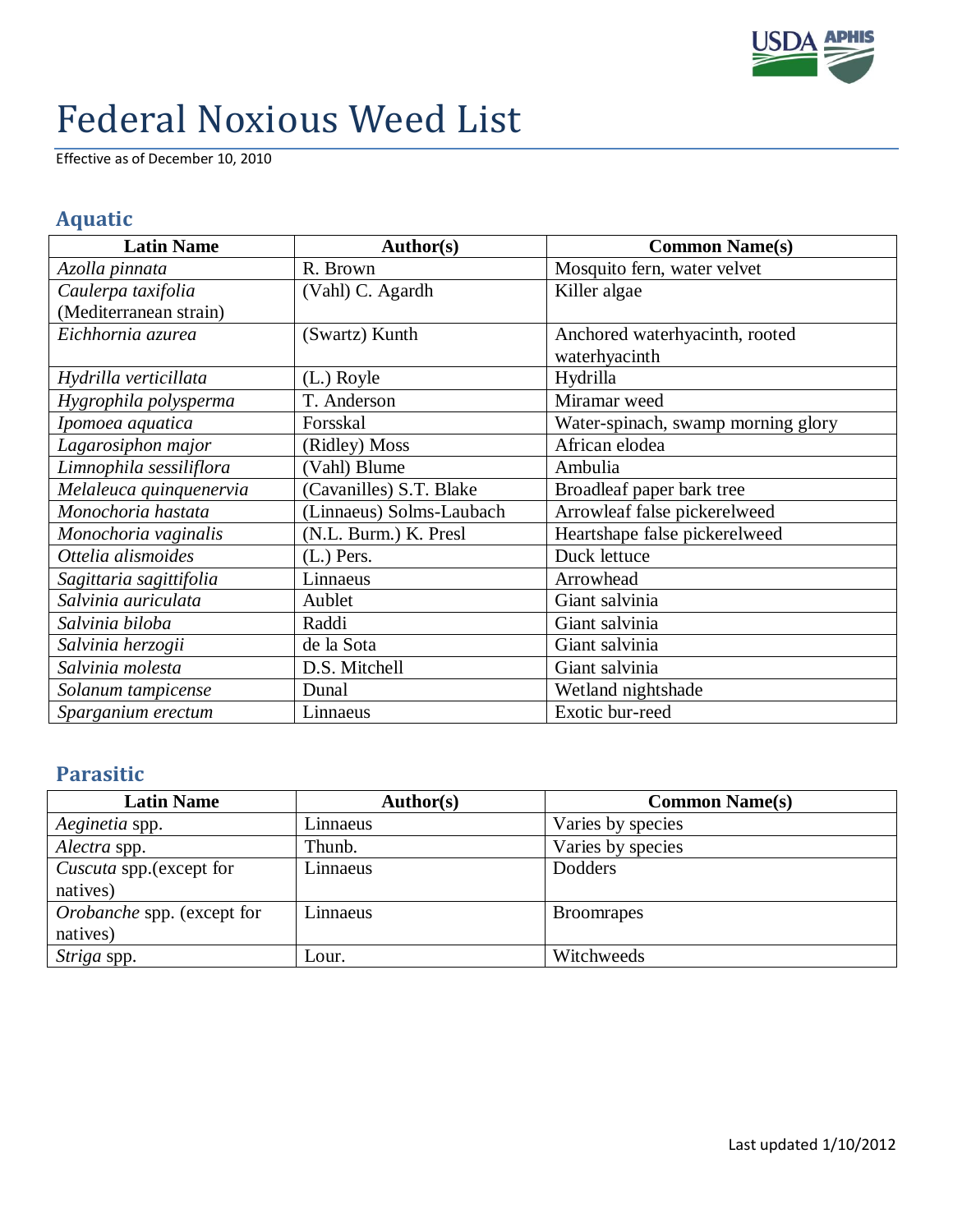## **Terrestrial**

| <b>Latin Name</b>        | Author(s)                      | <b>Common Name(s)</b>                 |
|--------------------------|--------------------------------|---------------------------------------|
| Acacia nilotica          | (L.) Willd. ex Delile          | Prickly acacia                        |
| Ageratina adenophora     | (Sprengel) King & Robinson     | Crofton weed                          |
| Ageratina riparia        | (Regel) King & H. Rob.         | Mistflower, spreading snakeroot       |
| Alternanthera sessilis   | (L.) R. Brown ex de Candolle   | Sessile joyweed                       |
| Arctotheca calendula     | (L.) Levyns                    | Capeweed                              |
| Asphodelus fistulosis    | Linnaeus                       | Onionweed                             |
| Avena sterilis           | Durieu                         | Animated oat, wild oat                |
| Carthamus oxyacantha     | M. Bieberstein                 | Wild safflower                        |
| Chrysopogon aciculatus   | (Retzius) Trinius              | Pilipiliula                           |
| Commelina benghalensis   | Linnaeus                       | Benghal dayflower                     |
| Crupina vulgaris         | Cassini                        | Common crupina                        |
| Digitaria scalarum       | (Schweinfurth) Chiovenda       | African couchgrass, fingergrass       |
| Digitaria velutina       | (Forsskal) Palisot de Beauvois | Velvet fingergrass, annual couchgrass |
| Drymaria arenariodes     | Humboldt & Bonpland ex J.A.    | Lightning weed                        |
|                          | Schultes                       |                                       |
| Emex australis           | Steinheil                      | Three-corned jack                     |
| Emex spinosa             | Campdera                       | Devil's thorn                         |
| Euphorbia terracina      | Linnaeus                       | False caper, Geraldton carnation weed |
| Galega officinalis       | Linnaeus                       | Goatsrue                              |
| Heracleum mantegazzianum | Sommier & Levier               | Giant hogweed                         |
| Imperata brasiliensis    | <b>Trinius</b>                 | Brazilian satintail                   |
| Imperata cylindrica      | (L.) Raeuschel                 | Cogongrass                            |
| Inula britannica         | Linnaeus                       | British yellowhead                    |
| Ischaemum rugosum        | Salisbury                      | Murainograss                          |
| Leptochloa chinensis     | (Linnaeus) Nees                | Asian sprangletop                     |
| Lycium ferocissimum      | <b>Miers</b>                   | African boxthorn                      |
| Lygodium flexuosum       | $(L.)$ Sw.                     | Maidenhair creeper                    |
| Lygodium microphyllum    | (Cav.) R. Br.                  | Old world climbing fern               |
| Melastoma malabathricum  | $\overline{\text{Lin}}$ naeus  | Malabar melastome                     |
| Mikania cordata          | (Burman f.) B. L. Robinson     | Mile-a-minute                         |
| Mikania micrantha        | Kunth                          | <b>Bittervine</b>                     |
| Mimosa invisa            | Martius                        | Giant sensitive plant                 |
| Mimosa pigra             | Linnaeus                       | Catclaw mimosa                        |
| Moraea collina           | Thunberg                       | Cape tulip                            |
| Moraea flaccida          | (Sweet) Steudel                | One leaf cape tulip                   |
| Moraea miniata           | Andrews                        | Two leaf cape tulip                   |
| Moraea ochroleuca        | (Salisbury) Drapiez            | Apricot tulip                         |
| Moraea pallida           | (Baker) Goldblatt              | Yellow tulip                          |
| Nassella trichotoma      | Nees) Hackel ex Arechavaleta   | Serrated tussock                      |
| Onopordum acaulon        | <b>Nox</b>                     | Stemless thistle                      |
| Onopordum illyricum      | Linnaeus                       | Illyricum thistle                     |
| Opuntia aurantiaca       | Lindley                        | Jointed prickly pear                  |
| Oryza longistaminata     | A. Chevalier & Roehrich        | Red rice                              |
| Oryza punctata           | Kotschy ex Steudel             | Red rice                              |

Last updated 1/10/2012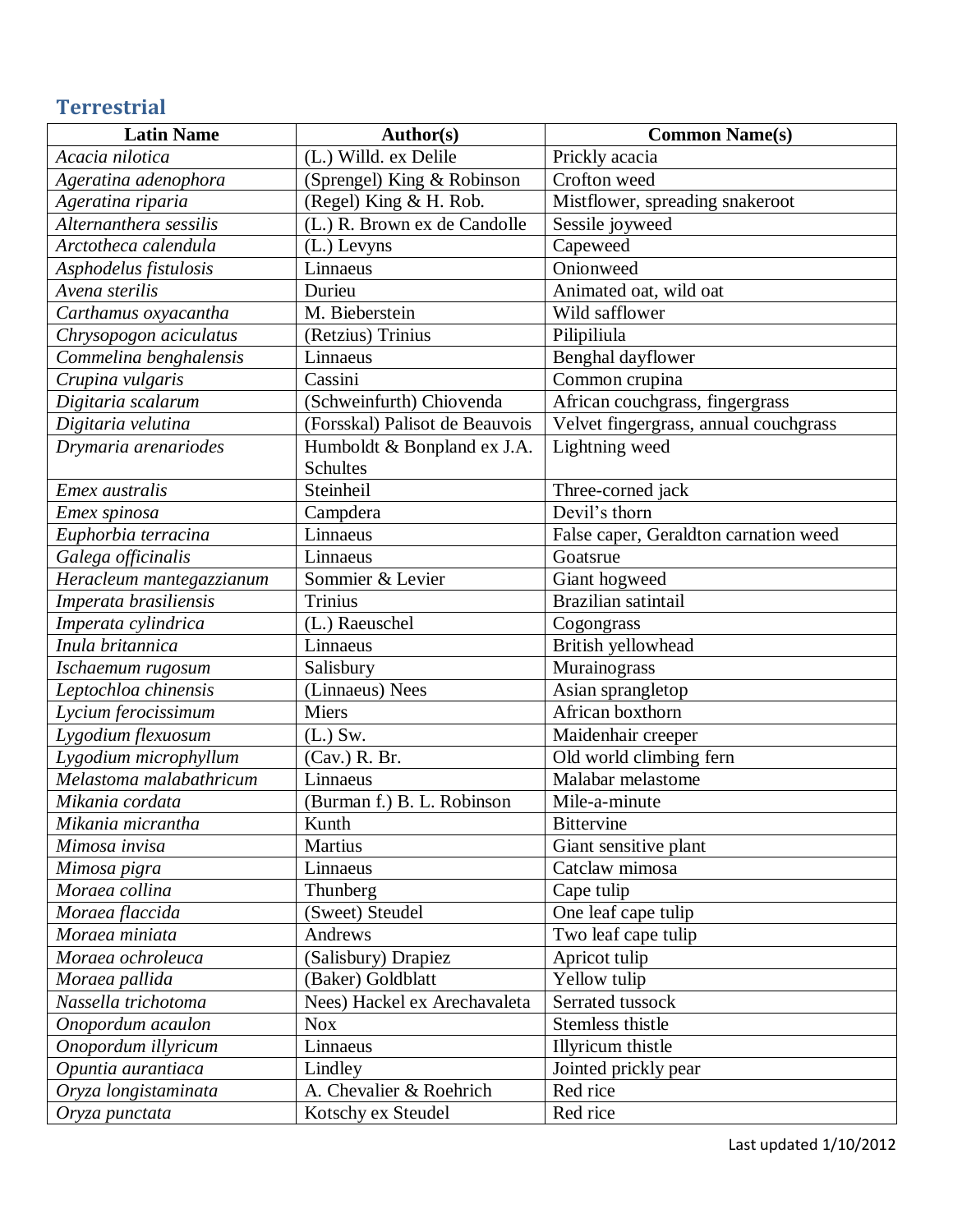| Oryza rufipogon             | Griffith                   | Red rice                       |
|-----------------------------|----------------------------|--------------------------------|
| Paspalum scrobiculatum      | Linnaeus                   | Kodo-millet                    |
| Pennisetum clandestinum     | Hochstetter ex Chiovenda   | Kikuyugrass                    |
| Pennisetum macrourum        | <b>Trinius</b>             | African feathergrass           |
| Pennisetum pedicellatum     | <b>Trinius</b>             | Kyasumagrass                   |
| Pennisetum polystachion     | (Linnaeus) Schultes        | Missiongrass, thin napiergrass |
| Prosopis alpataco           | R. A. Philippi             | Mesquite                       |
| Prosopis argentina          | <b>Burkart</b>             | Mesquite                       |
| Prosopis articulata         | S. Watson                  | Velvet mesquite                |
| Prosopis burkartii          | Munoz                      | Mesquite                       |
| Prosopis caldenia           | <b>Burkart</b>             | Calden                         |
| Prosopis calingastana       | <b>Burkart</b>             | Cusqui                         |
| Prosopis campestris         | Griseback                  | Mesquite                       |
| Prosopis castellanosii      | <b>Burkart</b>             | Mesquite                       |
| Prosopis denudans           | Bentham                    | Mesquite                       |
| Prosopis elata              | <b>Burkart</b>             | Mesquite                       |
| Prosopis farcta             | (Banks & Solander) J.F.    | Syrian mesquite                |
|                             | Macbride                   |                                |
| Prosopis ferox              | Grisebach                  | Mesquite                       |
| Prosopis fiebrigii          | Harms                      | Mesquite                       |
| Prosopis hassleri           | Harms                      | Mesquite                       |
| Prosopis humilis            | Gillies ex Hooker & Arnott | Algaroba                       |
| Prosopis kuntzei            | Harms                      | Mesquite                       |
| Prosopis pallida            | (Humboldt & Bonpland ex    | Kiawe, algarroba               |
|                             | Willdenow) Kunth           |                                |
| Prosopis palmeri            | S. Watson                  | Mesquite                       |
| Prosopis reptans            | Bentham                    | Tornillo                       |
| Prosopis rojasiana          | <b>Burkart</b>             | Mesquite                       |
| Prosopis ruizlealii         | <b>Burkart</b>             | Mesquite                       |
| Prosopis ruscifolia         | Grisebach                  | Mesquite                       |
| Prosopis sericantha         | Gillies ex Hooker & Arnott | Mesquite                       |
| Prosopis strombulifera      | (Lamarck) Bentham          | Argentine screwbean            |
| Prosopis torquata           | (Cavanilles ex Lagasca y   | Mesquite                       |
|                             | Segura) de Candolle        |                                |
| Rottboellia cochinchinensis | (Lour.) W. Clayton         | Itchgrass                      |
| Rubus fruticosis            | Linnaeus                   | Wild blackberry                |
| Rubus moluccanus            | Linnaeus                   | Wild raspberry                 |
| Saccharum spontaneum        | Linnaeus                   | Wild sugarcane                 |
| Sagittaria sagittifolia     | Linnaeus                   | Arrowhead                      |
| Salsola vermiculata         | Linnaeus                   | Wormleaf salsola               |
| Senecio inaequidens         | DC                         | South African ragwort          |
| Senecio madagascariensis    | Poir.                      | Fireweed                       |
| Setaria pumila              | (Poir.) Roem. & Schult.    | Cattail grass                  |
| Solanum torvum              | Swartz                     | Turkeyberry                    |
| Solanum viarum              | Dunal                      | Tropical soda apple            |
| Spermacoce alata            | Aublet                     | Winged false buttonweed        |